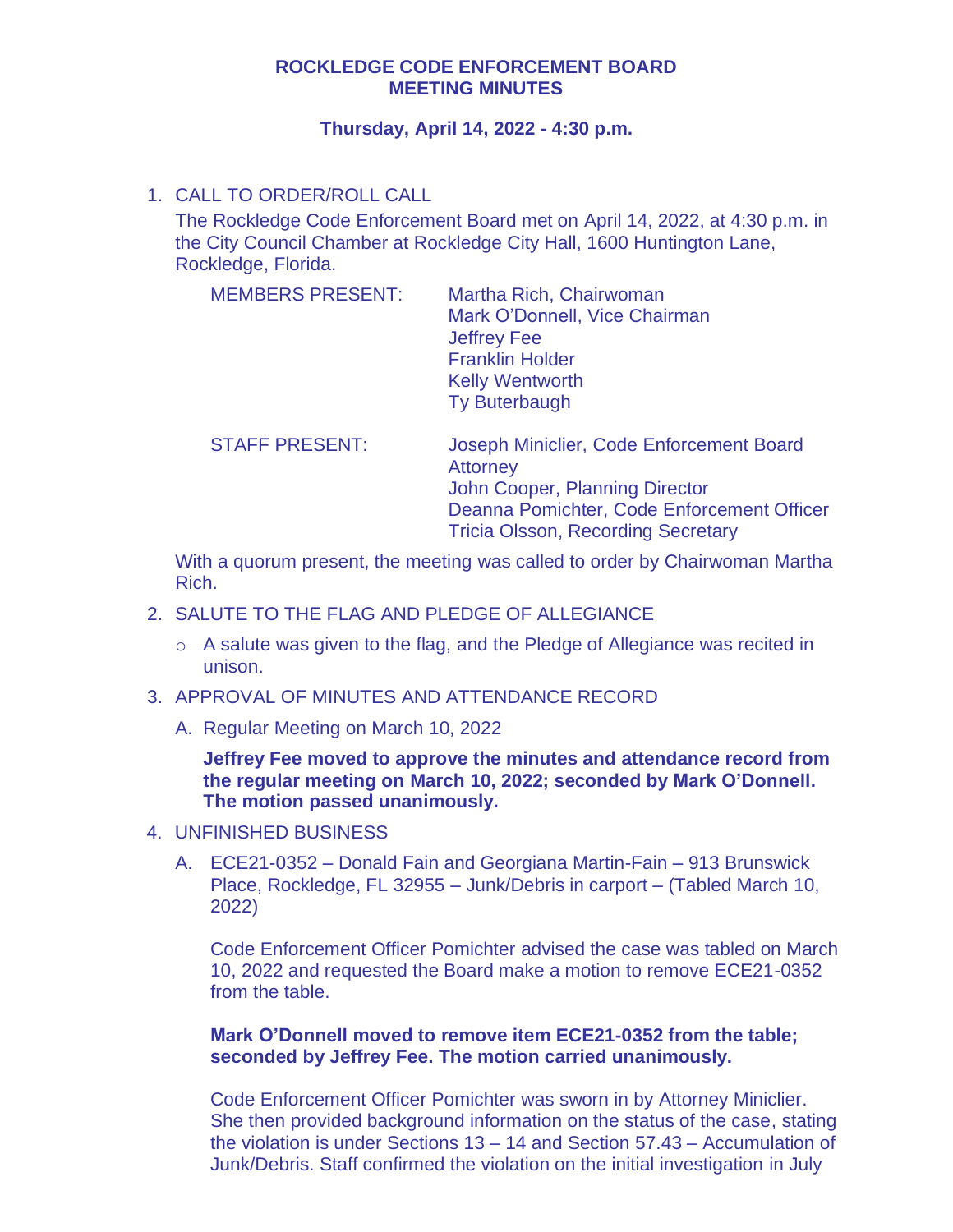2021, and several more investigations conducted showed no change to the junk/debris in the carport. Code Enforcement Officer Pomichter reported the last communication with the homeowner was in December 2021, no further communication has occurred, and the property was still in violation. A photo from April 14, 2022 was provided which showed the current state of the property with junk/debris in the carport.

Staff requested that the applicant be given 30 days to remove items from the carport and properly store the items, and if no action is taken after 30 days, a fine could be assessed in the amount of \$25.00 per day, with an increase of \$25.00 a day every month until the property is in compliance.

During open discussion, Code Enforcement Board Attorney Miniclier noted that the applicant received notice of the hearing; however, the applicant did not appear and the violation is uncontested. Code Enforcement Board Attorney Miniclier further explained that the Board is permitted to start the fine earlier by majority vote and does not have to give the applicant a 30 day extension. Code Enforcement Officer Pomichter explained that her transition into the role of Code Enforcement Officer and the hardship of the property owner caused the delay in action to this case. A hearing was scheduled when the property owner did not show any effort to bring the property into compliance.

**Mark O'Donnell moved that a violation exists of Junk/Debris in carport on the subject property, which is a violation of the Rockledge Code of Ordinances when the Notice of Violation was sent; seconded by Jeffrey Fee. The motion passed unanimously.** 

**Mark O'Donnell made a motion that the property in question is in violation of Sections 13 – 14 and Section 57.43 of the Rockledge Code of Ordinances with Junk/Debris in carport; seconded by Kelly Wentworth. The motion carried unanimously.** 

**Mark O'Donnell moved for the property to come into compliance with Sections 13 – 14 and Section 57.43 immediately, or a fine of \$25.00 per day will accrue every day for 30 days and increase by an additional \$25.00 per day every month until the property is in compliance; seconded by Jeffrey Fee. The motion carried without objection.**

Chairwoman Martha Rich subsequently read the Order.

### 5. NEW BUSINESS

A. Report of all open Code Enforcement Cases for the City of Rockledge

Code Enforcement Officer Pomichter advised the Board that she will begin to provide an update of open cases on a quarterly basis. Staff provided information related to currently open cases and provided clarification on Board responsibilities. Code Enforcement Board Attorney Miniclier reiterated what types of legal consequences can be placed upon certain properties with code violations.